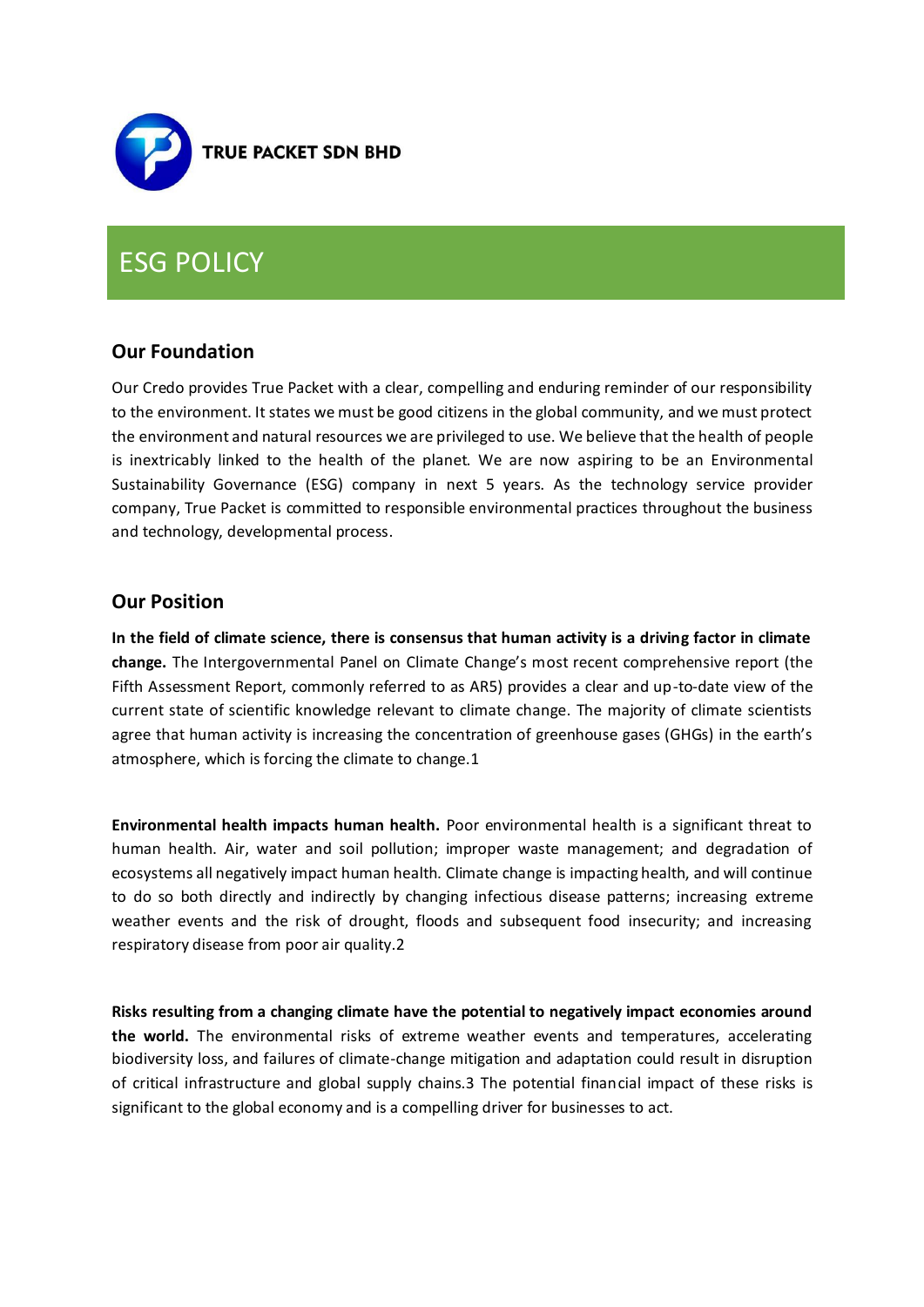**We have a responsibility to help abate climate change and environmental degradation.** Businesses have an important role to play in responding to climate change by implementing voluntary reductions of GHGs within their control, and engaging in mitigation and adaptation activities outside their immediate control where they may have influence. We support the objectives of the United Nations Framework Convention on Climate Change and its work to facilitate global agreements aimed at reducing GHG emissions. Companies should continually strive to improve the efficiency and sustainability of their operations, products and services, and should source cleaner energy to power their operations—not only to avoid the consequences of a changing climate but also to improve the cost effectiveness and resilience of their business.

**We believe multi-stakeholder engagement is key to improving climate health.** As a green enterprise, True Packet continues to strengthen and enhance the company's green initiative, to extend to use green product as much as possible as the best fulfilment of responsible, corporate citizenship for environmental protection and energy savings, which includes Green Wireless Routers, Powerline, Network Storage Appliance and Switches. However, while companies have a responsibility and ability to impact these issues, the unilateral capabilities of businesses are limited; addressing these issues requires the collaboration of companies with product principle and supplier to achieve systemic change at scale.

<sup>1</sup> Fifth Assessment Report (AR5): Summary for Policy Makers, Intergovernmental Panel on Climate Change, 2013. 2 "Preventing disease through healthy environments: a global assessment of the burden of disease from environmental risks," World Health Organization, 2016.

<sup>3</sup> Global Risk Report 2018, 13th Edition, World Economic Forum, 2018, page 19.